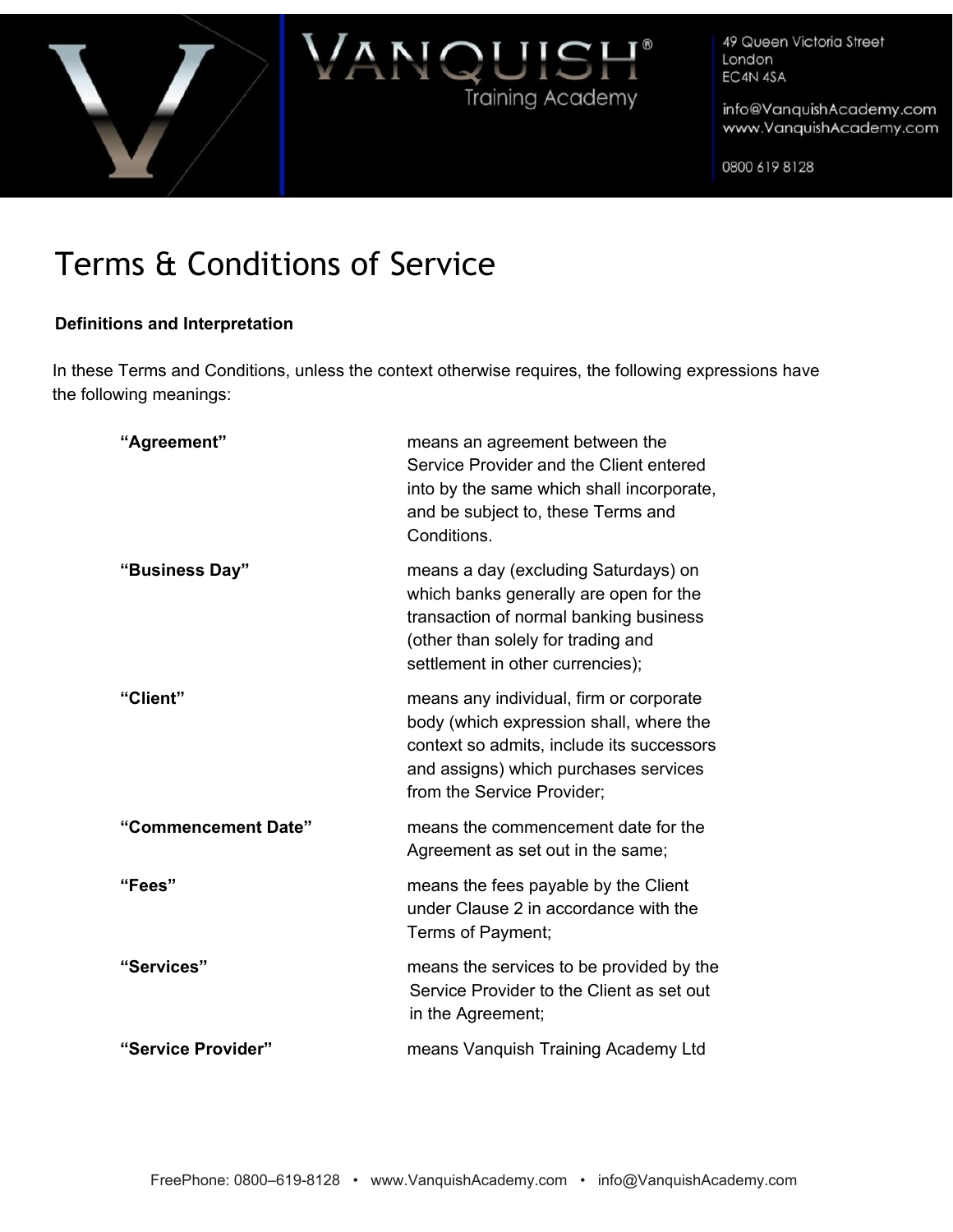

info@VanquishAcademy.com www.VanquishAcademy.com

0800 619 8128

### **1. The Services**

1.1. With effect from the Commencement Date the Service Provider shall, in consideration of the Fees being paid in accordance with the Terms of Payment, provide the Services to the Client.

IQUIS

**Training Academy** 

- 1.2. The Service Provider will use reasonable care and skill to perform the Services.
- 1.3. The Service Provider shall use all reasonable endeavours to complete its obligations under the Agreement**,** and time shall be of the essence in the performance of these obligations.

### **2. Fees**

- 2.1. The Client agrees to pay the Fees in accordance with the Terms of Payment.
- 2.2. In addition the Service Provider shall be entitled to recover from the Client his reasonable incidental expenses for materials used and for third party goods and services supplied in connection with the provision of the Services.
- 2.3. The Client will pay the Service Provider for any additional services provided by the Service Provider that are not specified in the Agreement in accordance with the Service Provider's then current, applicable daily rate in effect at the time of the performance or such other rate as may be agreed. Any charge for additional services will be supplemental to the amounts that may be due for expenses.
- 2.4. All sums payable by either Party pursuant to the Agreement are exclusive of any value added or other tax (except corporation tax) or other taxes on profit, for which that Party shall be additionally liable.

#### **3. Cancellations**

- 3.1. Due to the nature of our courses, we do NOT provide refunds for cancellations although we will endeavour to transfer onto the next suitable course.
- 3.2. We are unable to offer refunds for courses after they have been started and/ or completed.
- 3.3. The Client may not terminate the agreement if the following has occurred:
	- 3.3.1. The Service has already been conducted or started,
- 3.4. The Service Provider may terminate the Agreement by giving written notice to the Client if:
	- 3.4.1. The Client or Learner is believed to be engaging in illegal activity,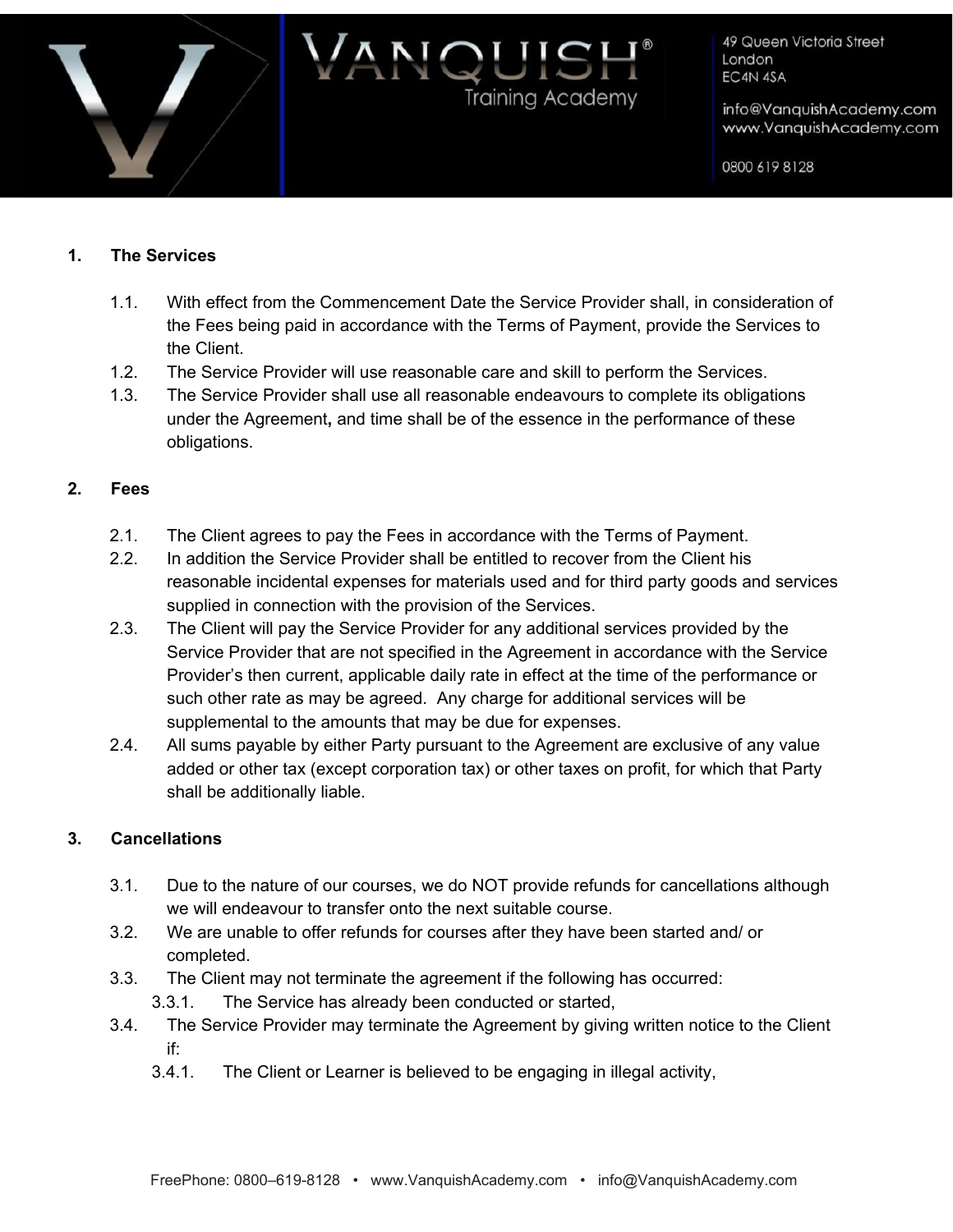

info@VanquishAcademy.com www.VanquishAcademy.com

0800 619 8128

3.4.2. The Client or Learner acts in an unreasonable manner towards the Service Provider's staff or other learners

NQUIS

**Training Academy** 

3.4.3. The Client or Learner causes deliberate damage to the any of the Service Provider's property including the training centre itself and teaching materials

# **4. Company Liability**

- 4.1. Course candidates are assessed throughout the duration of the course and we do not guarantee that all will be suitable to work for a Vanquish company.
- 4.2. Although we are certain that course candidates will receive work opportunities, we can not guarantee that the candidate will accept the work. Therefore;
- 4.3. We do not guarantee that course attendees will ascertain work from any companies under The Vanquish Group's management or any other companies.

# **5. Confidentiality**

- 5.1. Both the Service Provider and the Client shall undertake that, except as provided by sub-Clause 3.2 or as authorised in writing by the other Party, it shall at all times during the continuance of the Agreement and for 2 years after its termination:
	- 5.1.1. keep confidential all Confidential Information;
	- 5.1.2. not disclose any Confidential Information to any other party;
	- 5.1.3. not use any Confidential Information for any purpose other than as contemplated by the Agreement;
	- 5.1.4. not make any copies of, record in any way or part with possession of any Confidential Information; and
	- 5.1.5. ensure that (as applicable) none of its directors, officers, employees, agents or advisers does any act which, if done by that Party, would be a breach of the provisions of sub-Clauses 5.1.1 to 5.1.4.
- 5.2. Subject to sub-Clause 5.3, either Party may disclose any Confidential Information to:
	- 5.2.1. any of their sub-contractors or suppliers;
	- 5.2.2. any governmental or other authority or regulatory body; or
	- 5.2.3. any of their employees or officers or those of any party described in sub-Clauses 5.2.1 or 5.2.2;
- 5.3. Disclosure under sub-Clause 3.2 may be made only to the extent that is necessary for the purposes contemplated by the Agreement, or as required by law. In each case the disclosing Party must first inform the recipient that the Confidential Information is confidential. Unless the recipient is a body described in sub-Clause 5.2.2 or is an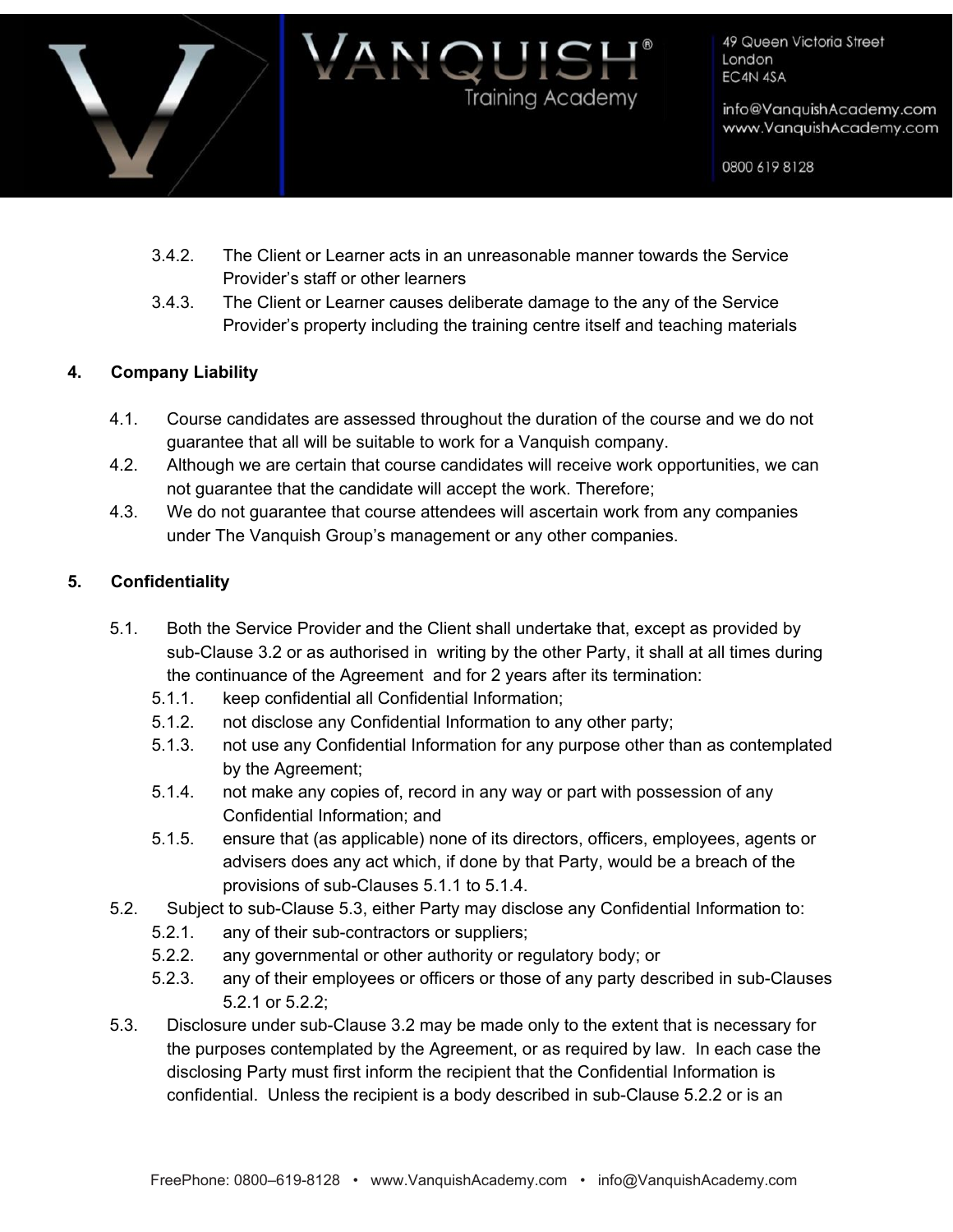

info@VanquishAcademy.com www.VanquishAcademy.com

0800 619 8128

authorised employee or officer of such a body, the disclosing Party must obtain and submit to the other Party a written undertaking from the recipient to keep the Confidential Information confidential and to use it only for the purposes for which the disclosure is made.

NQUIS

**Training Academy** 

- 5.4. Either Party may use any Confidential Information for any purpose, or disclose it to any other party, where that Confidential Information is or becomes public knowledge through no fault of that Party.
- 5.5. When using or disclosing Confidential Information under sub-Clause 5.4, the disclosing Party must ensure that it does not disclose any part of that Confidential Information which is not public knowledge.
- 5.6. The provisions of this Clause 5 shall continue in force in accordance with their terms, notwithstanding the termination of the Agreement for any reason.

# **6. Payment**

- 6.1. The Company has several payment options available to it's clients. These arrangements will be sent to the client via email prior to the client agreeing to these terms and conditions.
- 6.2. If prior agreement for credit has been arranged, all payments required to be made pursuant to the Agreement by both Parties shall be made within 28 days of the date of the relevant invoice in Great British Pounds in cleared as the receiving Party may from time to time nominate, without any set-off, withholding or deduction except such amount (if any) of tax as that Party is required to deduct or withhold by law.
- 6.3. The time of payment shall be of the essence. If the Client fails to make any payment on the due date then the Service Provider shall, without prejudice to any right which the Service Provider may have pursuant to any statutory provision in force from time to time, have the right to charge the Client on a daily basis at an annual rate equal to the aggregate of the base rate of The Bank of England plus £70 per invoice from time to time on any sum due and not paid on the due date. Such interest shall be calculated cumulatively on a daily basis and shall run from day to day and accrue after as well as before any judgement.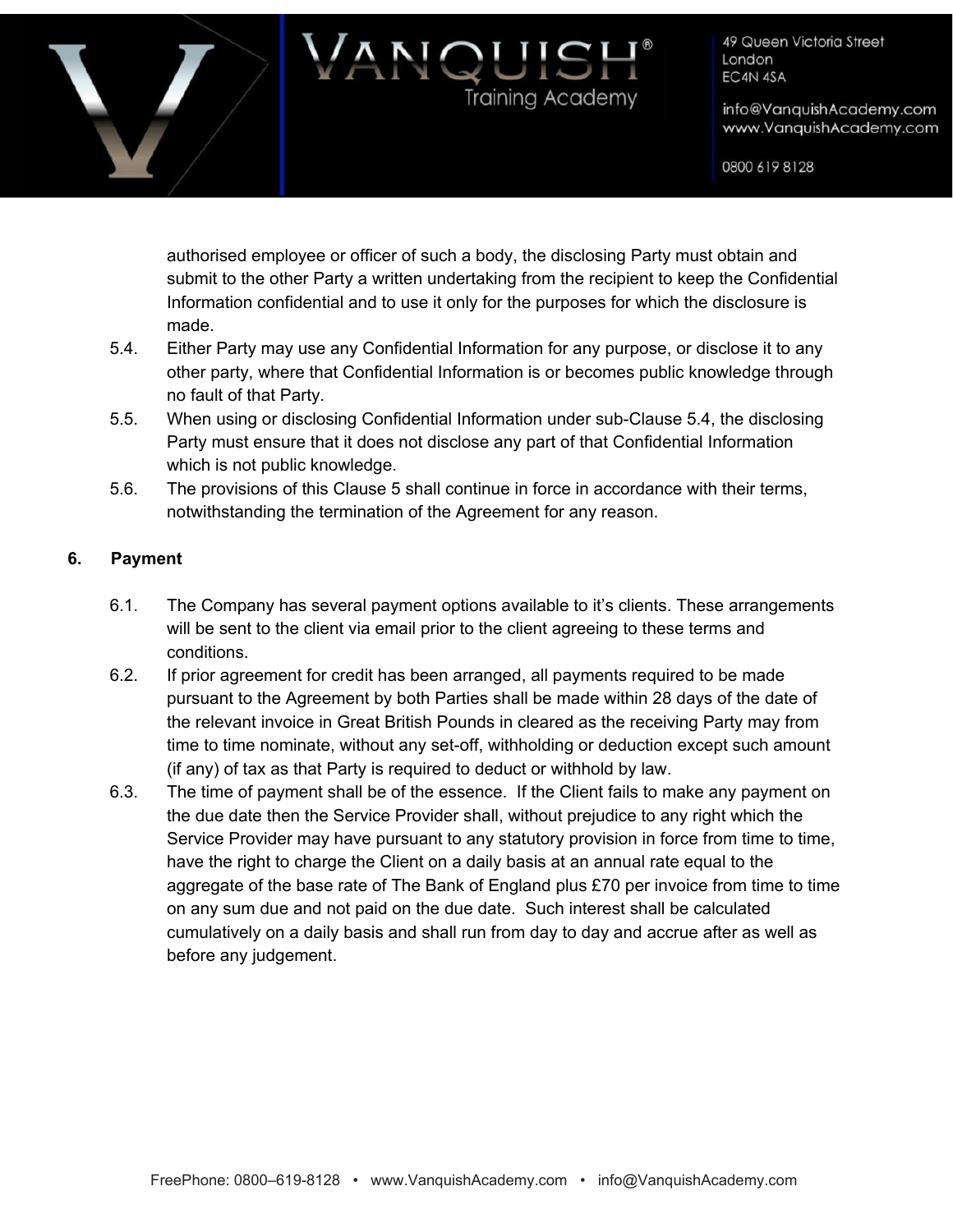

info@VanquishAcademy.com www.VanquishAcademy.com

0800 619 8128

## **7. Dispute Resolution**

7.1. In the event a dispute arises out of or in connection with this Agreement, the Parties will attempt to resolve the dispute through friendly consultation.

JOUIS

Training Academy

7.2. If the dispute is not resolved within a reasonable period then any or all outstanding issues may be submitted to mediation in accordance with any statutory rules of mediation. If mediation is unavailable or is not successful in resolving the entire dispute, any outstanding issues will be submitted to final and binding arbitration in accordance with the laws of the Country of England. The arbitrator's award will be final, and judgment may be entered upon it by any court having jurisdiction within the Country of England.

#### **8. Social Media**

8.1. The Client will not post any negative or derogatory reviews on any social media or review websites in the event of a dispute or similar circumstances.

#### **9. Variation and Amendments**

- 9.1. If the Client wishes to vary any details of the Agreement he must notify the Service Provider in writing as soon as possible. The Service Provider shall endeavour to make any required changes and any additional costs thereby incurred shall be invoiced to the Client.
- 9.2. If, due to circumstances beyond the Service Provider's control, it has to make any change in the arrangements relating to the provision of the Services it shall notify the Client immediately. The Service Provider shall endeavour to keep such changes to a minimum and shall seek to offer the Client arrangements as close to the original as is reasonably possible in the circumstances.

### **10. Force Majeure**

10.1. Neither the Client nor the Service Provider shall be liable for any failure or delay in performing their obligations under the Agreement where such failure or delay results from any cause that is beyond the reasonable control of that Party. Such causes include, but are not limited to: power failure, Internet Service Provider failure, industrial action, civil unrest, fire, flood, storms, earthquakes, acts of terrorism, acts of war,